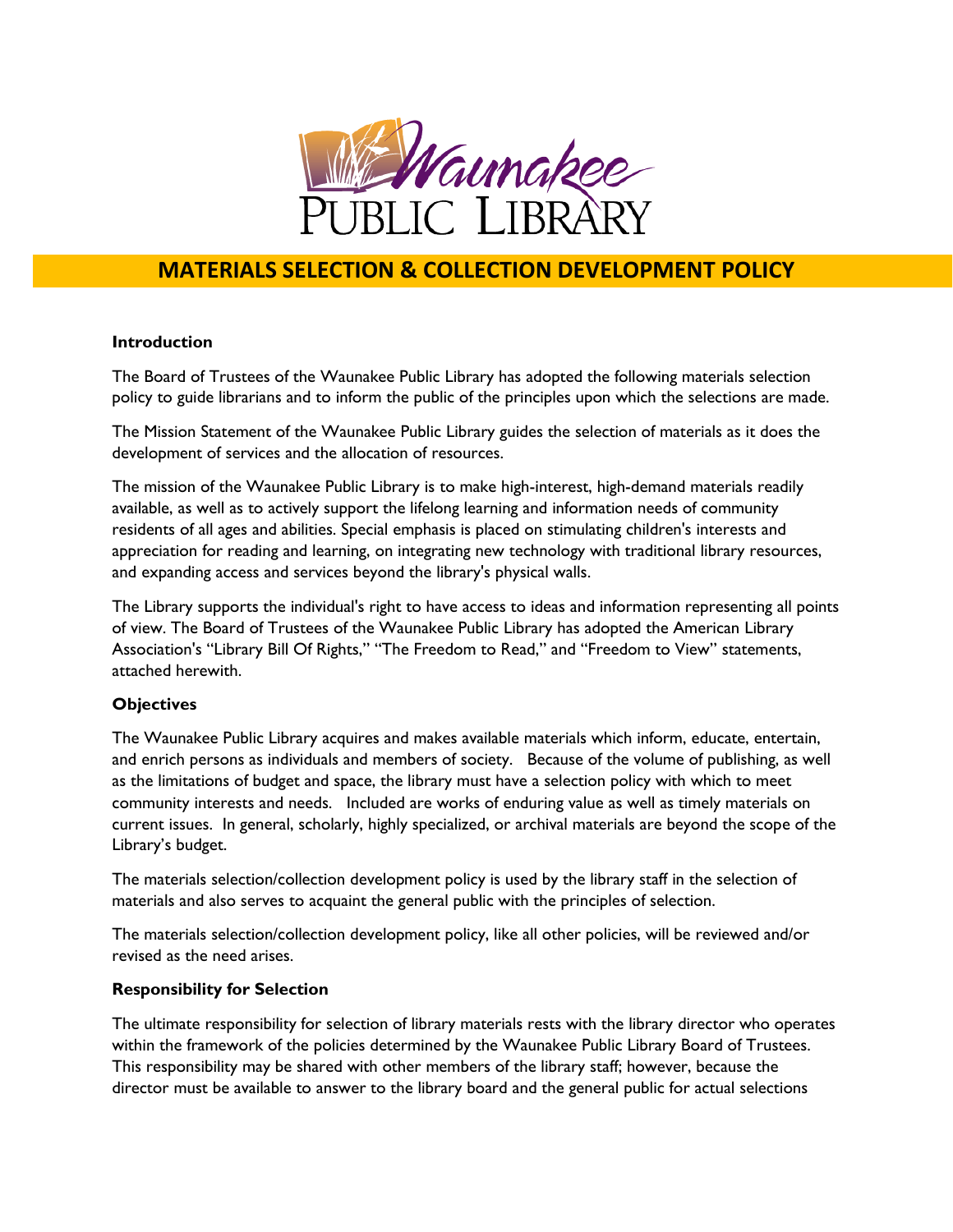made, the director has the authority to reject or select any item contrary to the recommendations of the staff.

# **Criteria for Selection**

To build a well-balanced collection of merit and significance, materials in all forms must be measured by objective guidelines. Since the library does not promote particular beliefs or views, the collection will contain various positions on important questions, including unpopular or unorthodox positions. The Library actively strives to ensure that materials representing many differing views and a broad diversity of human thought and creativity are represented in its collection. A balanced collection reflects a diversity of materials, not necessarily an equality of numbers.

Selection of materials will not be made on the basis of anticipated approval or disapproval, but solely on the basis of the principles stated in this policy. Responsibility for choosing what an individual will read rests with the individual. Responsibility for the use of library materials by children and young adults rests with their parents or legal guardians.

All acquisitions, whether purchased or donated, are considered in terms of the following standards. An item need not meet all of the criteria in order to be acceptable. Several standards and combinations of standards may be used, as some materials may be judged primarily on artistic merit, while others are considered because of scholarship, value as human documents, or ability to satisfy the recreational and entertainment needs of the community

1. The main points considered in the selection of materials are:

- individual merit of each item
- popular appeal/demand
- suitability of material for the clientele
- existing library holdings
- budget
- relevance to community needs
- 2. Selection may be limited by the following factors:
	- Physical limitations of the building
	- Price and format
	- Availability of low-demand materials in other library collections

3. The lack of a review or an unfavorable review shall not be the sole reason for rejecting a title which is in demand. Consideration is, therefore, given to requests from library patrons and books discussed on public media. Materials are judged on the basis of the work as a whole, not on a part taken out of context.

4. Selection of library materials will not be influenced by:

- The possibility that they may come into the possession of children or young adults
- The liability of materials to theft or mutilation
- The Library does not attempt to meet the curriculum needs of education programs. Textbooks are generally, not acquired.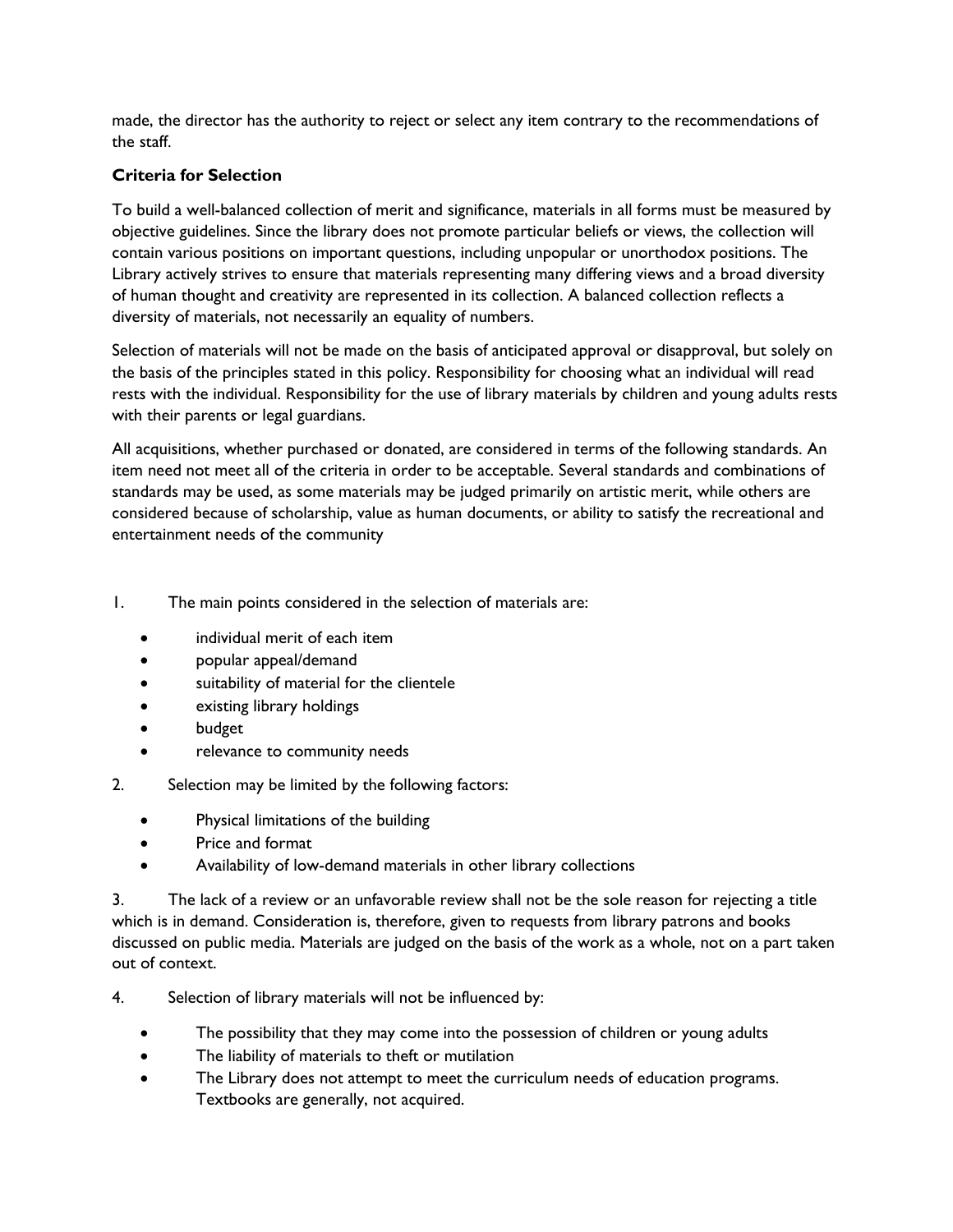### **Interlibrary Loan**

Because of limited budget and space, the library cannot provide all materials that are requested. Therefore, interlibrary loan is used to obtain from other libraries those materials that are beyond the scope of this library's collection.

In return for utilizing interlibrary loan to satisfy the needs of our patrons, the Waunakee Public Library agrees to lend its materials to other libraries through the same interlibrary loan network, and to make an effort to have its current holdings listed in a tool that is accessible by other libraries throughout the state.

#### **Gifts and Donations**

In general, the library will decline to accept gifts and donations of items for our circulating collections. The library may accept gifts of books and other materials with the understanding that they will be added to the collection only if appropriate and needed, as determined by the library director on a case by case basis. If they are not needed because of duplication, condition, or dated information the director can dispose of them as he/she sees fit. The same criteria of selection which are applied to purchased materials are applied to gifts. Memorial gifts of books or money may also be accepted with suitable bookplates placed in the book. Specific memorial books can be ordered for the library on request of a patron if the request meets the criteria established by the Board. It is desirable for gifts of or for specific titles to be offered after consultation with the library director. Book selection will be made by the director if no specific book is requested. In all cases, the Waunakee Public Library director will make the final determination of all titles or items that are to be added to the collection.

By law, the library is not allowed to appraise the value of donated materials, though it can provide an acknowledgment of receipt of the items if requested by the donor.

## **Withdrawal of Materials**

An up-to-date, attractive and useful collection is maintained through a continual withdrawal and replacement process. Replacement of worn volumes is dependent upon current demand, usefulness, more recent acquisitions, and availability of newer editions. This ongoing process of weeding is the responsibility of the library director and is authorized by the Board of Trustees. Withdrawn materials may be sold in the library book sale or disposed of by other means. Individual items that are being withdrawn may not be saved for specific individuals.

#### **Requests for Reconsideration**

The Waunakee Public Library recognizes the choice of library materials by library users is an individual matter, and some materials may be deemed inappropriate or offensive by patrons. While an individual may reject materials for himself/herself, he/she cannot exercise censorship to restrict access to the materials by others. Recognizing that a diversity of materials may result in some requests for reconsideration, the following procedures have been developed to assure that objections or complaints are handled in an attentive and consistent manner. Selection of materials will not be made on the basis of anticipated approval or disapproval, but solely on the basis of the principles stated in this policy.